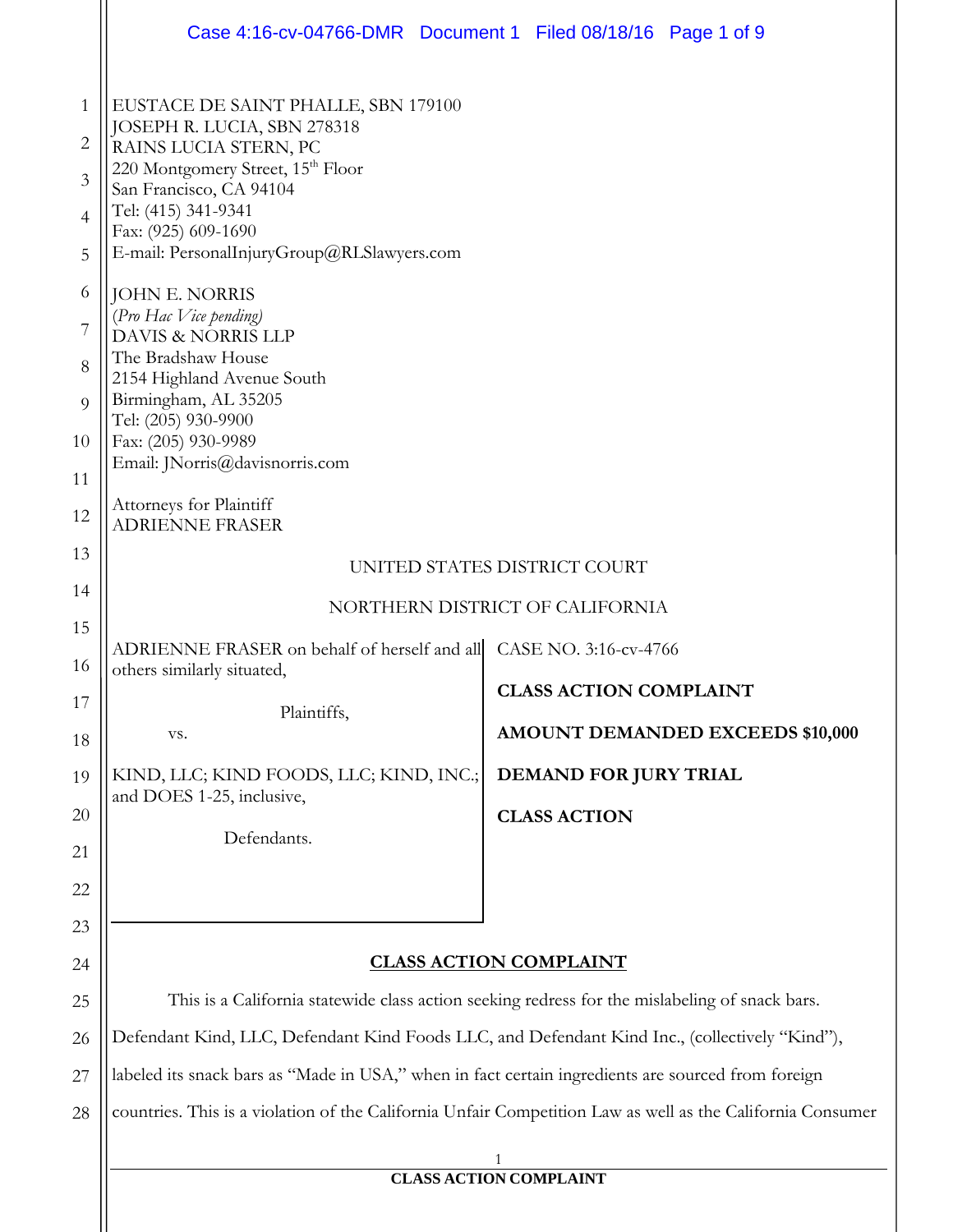### Case 4:16-cv-04766-DMR Document 1 Filed 08/18/16 Page 2 of 9

1 2 3 4 5 6 Legal Remedies Act. Plaintiff seeks, on her own behalf as well as on behalf of a statewide class of similarly situated consumers, injunctive relief to stop Defendant's use of false country-of-origin labels, as well as restitution under the UCL. Plaintiff also seeks injunctive relief under the CLRA. After the requisite thirtyday notice, Plaintiff will amend her complaint to seek actual damages subject to the \$1,000 statutory minimum for class action damages, restitution, punitive damages, and attorney's fees under the CLRA. In support of this complaint, Plaintiff states as follows:

#### **PARTIES, JURISDICTION, AND VENUE**

1. Plaintiff Adrienne Fraser is an adult citizen of California residing in San Francisco County, which is within this district. Plaintiff purchased Defendant's products, the marketing of which violates California law, in this district and division.

2. Defendant KIND, LLC is a limited liability company formed under and existing pursuant to the laws of the state of Delaware. Defendant's principal place of business is in New York, New York.

3. Defendant KIND FOODS, LLC is a limited liability company formed under and existing pursuant to the laws of the state of Delaware. Defendant's principal place of business is in New York, New York.

4. Defendant KIND INC. is a corporation formed under and existing pursuant to the laws of the state of Delaware. Defendant's principal place of business is in New York, New York. Defendant KIND INC. is a parent corporation to KIND, LLC and KIND FOODS, LLC.

5. Defendant Kind manufactures and sells snack bars such as Fruit & Nut, Plus, Nuts & Spices, Strong & Kind, Kind Health Grains, Kind Breakfast, Kind Healthy Grains Clusters, Pressed By Kind, and Kind Health Grains Popped.

22 23 24 25 6. This Court has diversity jurisdiction over this case under 28 U.S.C. § 1332, as modified by the Class Action Fairness Act of 2005, because Plaintiff and Defendant are citizens of different states, and in this class action the aggregate amount in controversy is greater than \$5,000,000.00 (five million dollars), exclusive of interest and costs.

7. Venue is proper in this court because the purchases were made by, and deliveries were made to, the Plaintiff in this district and division.

28

///

26

27

7

8

9

10

11

12

13

14

15

16

17

18

19

20

21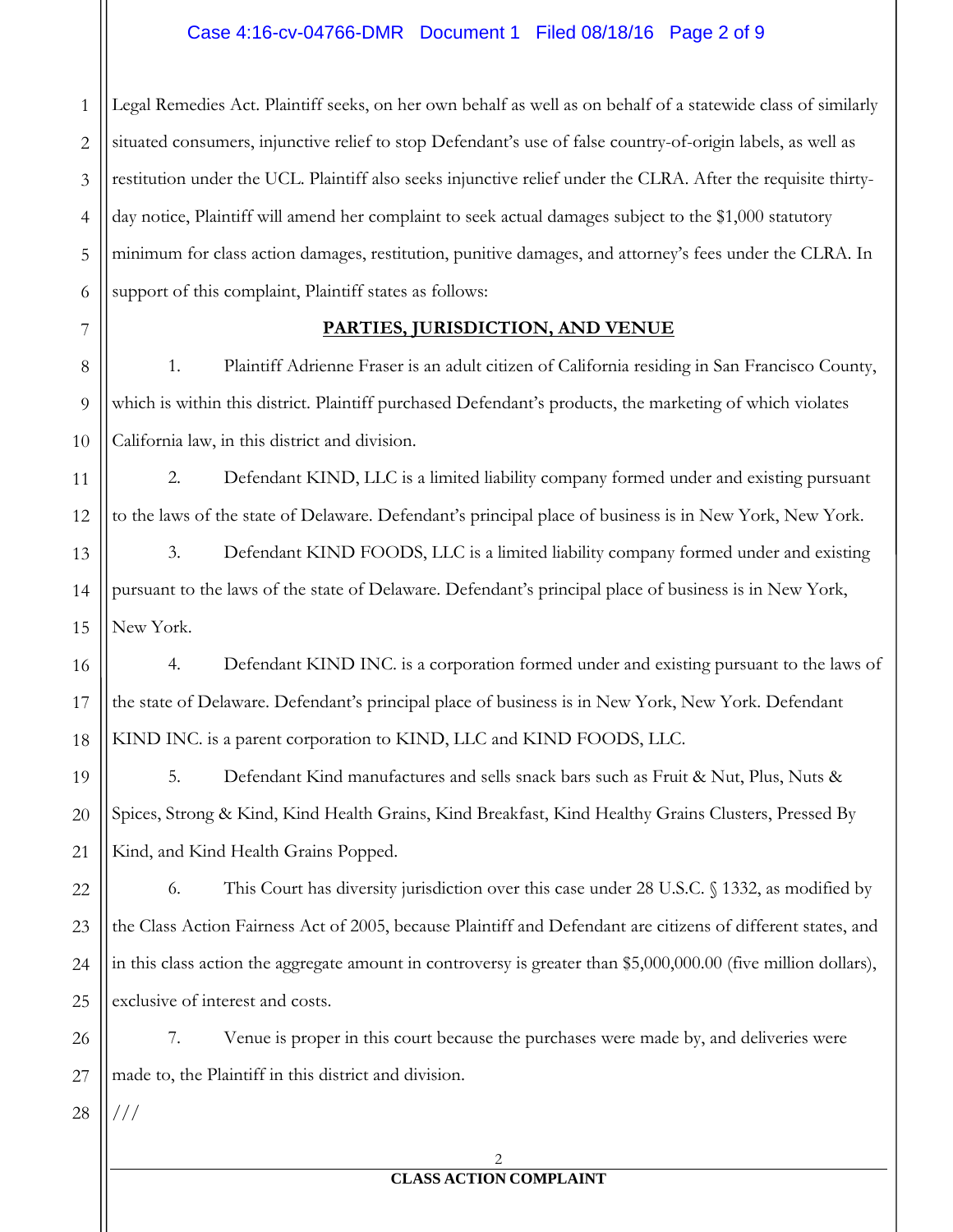### **FACTS RELATING TO THE SPECIFIC PLAINTIFF**

8. On multiple occasions prior to January 1, 2016, including, November of 2014 through December of 2015, Plaintiff purchased Defendant's snack bars from Starbucks Coffee Company and other retailers in the San Francisco Country area. The specific items purchased by Plaintiff included, but are not limited to, the following items:

Kind Plus Cranberry Almond + Antioxidants with Macadamia Nuts

Kind Plus Dark Chocolate Cherry Cashew + Antioxidants

9. All of the snack bars that Plaintiff purchased from Defendant were labeled with the words "Made in USA." Plaintiff chose these products because she is very concerned about the sources of the foods she puts in her body and the ingredients in those foods. In this regard, Plaintiff is similar to other American consumers who are willing to pay more for domestically-source goods, particularly when those goods are food products. When an American consumer buys something to put in his or her mouth, that consumer would prefer that all of the ingredients being consumed come from the U.S. rather than other foreign countries.

10. Plaintiff is also a patriotic American who prefers to purchase goods sourced in the United States rather than goods containing imported ingredients, and is willing to pay a premium for wholly America-source goods.

11. The labels on all of Defendant's snack bars listed in Paragraph 6 stating that they were "Made in USA" were and remain false because the treats contain at least one foreign-sourced ingredient, ascorbic acid (Vitamin C). Plaintiff believes the snack bars may contain other foreign-sourced ingredients. Because vitamins in commercial products are normally purchased as "packs," or groups of assorted vitamins, there is a high degree of likelihood that any product containing vitamin C also contains other foreign sourced vitamins in addition to the foreign sourced vitamin C. Because manufacturers normally purchase various vitamin packs from the same supplier there is a high degree of likelihood that other vitamin packs purchased from the same supplier contained foreign sourced vitamins. Therefore the use of the phrase "made in the USA" on the labels is deceptive.

12. Plaintiff desires to purchase Defendant's snack bars in the future, but cannot do so because of concerns over foreign-sourced ingredients and trust issues based on Defendant's false country-of-origin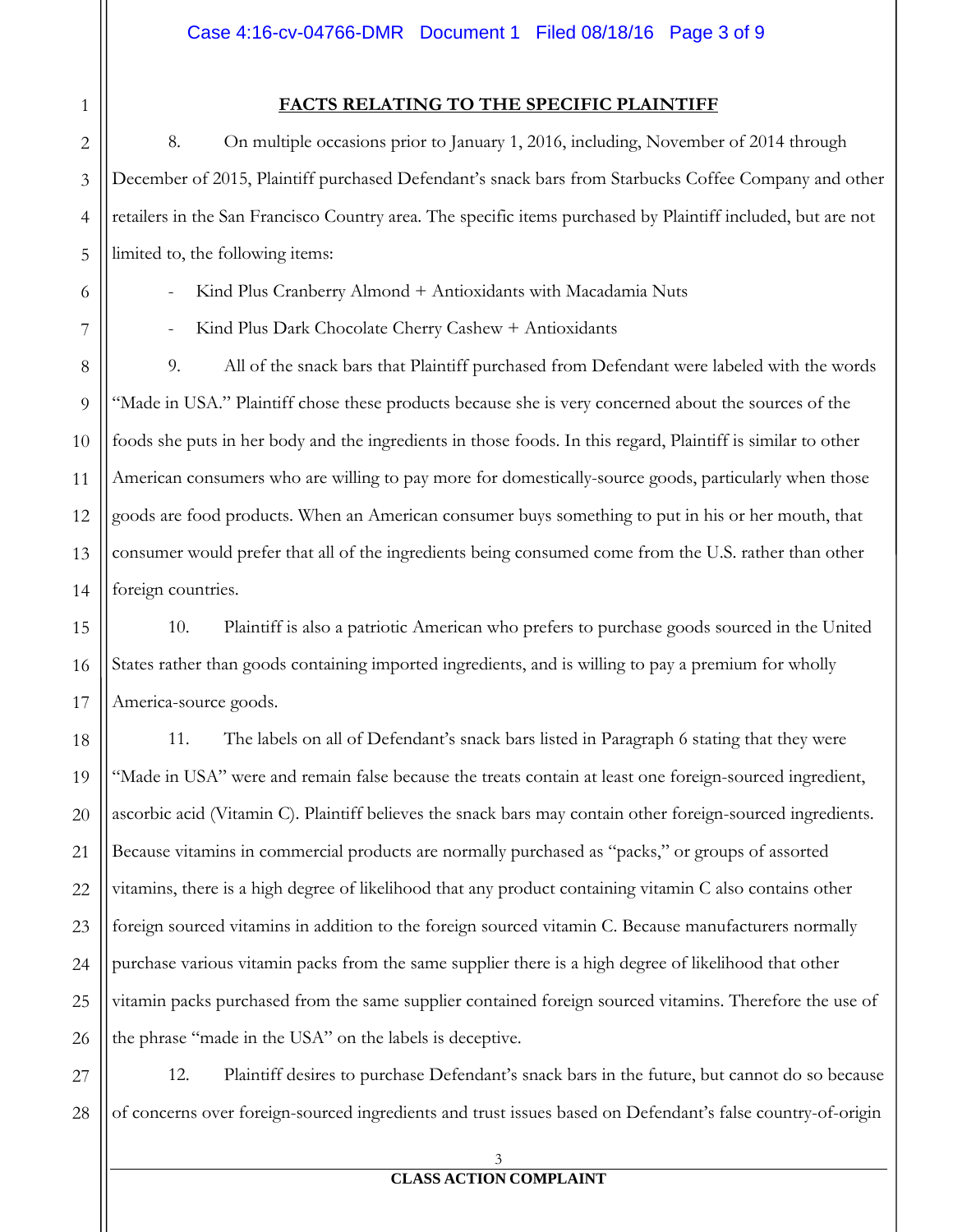# Case 4:16-cv-04766-DMR Document 1 Filed 08/18/16 Page 4 of 9

1 representations.

6

7

8

9

10

11

12

13

14

15

16

17

18

19

20

21

2 3 13. The value of the product received by Plaintiff was less than the value she paid, because the "Made in USA" labeling was untrue.

4 5 14. All of the snack bars listed above were made, manufactured, marketed, and/or sold by Defendant Kind or its predecessor in interest.

# **FACTUAL ALLEGATIONS COMMON TO THE STATEWIDE CLASS**

15. Defendant manufactures and sells snack bars in stores all over the United States, including California. Defendant also markets and sells its snack bars over the internet through numerous online retailers.

16. Defendant's snack bars prominently display the words "Made in USA."

17. These labels stating that Defendant's snacks bars are made in the United States are false because Defendant's snack bars contain ingredients that are sourced from foreign countries. Specifically, but without limitation as to other foreign-sourced ingredients, the vitamin C in defendant's products comes from Non-USA sources.

18. Defendant continues to sell snack bars bearing the label "Made in USA."

19. The Plaintiff and the Class received products from Defendant that were worth less that what the Plaintiff and the Class paid for the products.

20. The Plaintiff and the Class continue to be injured as the Defendant's products continue to be sold to unwitting customers, and the customers who are aware of the foreign sourced ingredients either cannot purchase the products for fear of potential dangers with foreign sourced ingredients or cannot know which of Defendant's many products labeled "Made in USA" actually contain foreign ingredients.

# 22

# **CLASS ACTION REQUIREMENTS**

23 24 25 26 27 21. Plaintiff brings this case on her own behalf, and on behalf of all others similarly situated, pursuant to Rule 23 of the Federal Rules of Civil Procedure. The Class consists of all residents of the state of California who, within the applicable statute of limitations period, bought snack bars from Defendant that were sold with labels bearing "Made in USA." Excluded from the Class are Plaintiff's counsel and any employee of the court.

28

22. Pursuant to Rule  $23(a)(1)$ , numerosity is satisfied because the members of the Class are so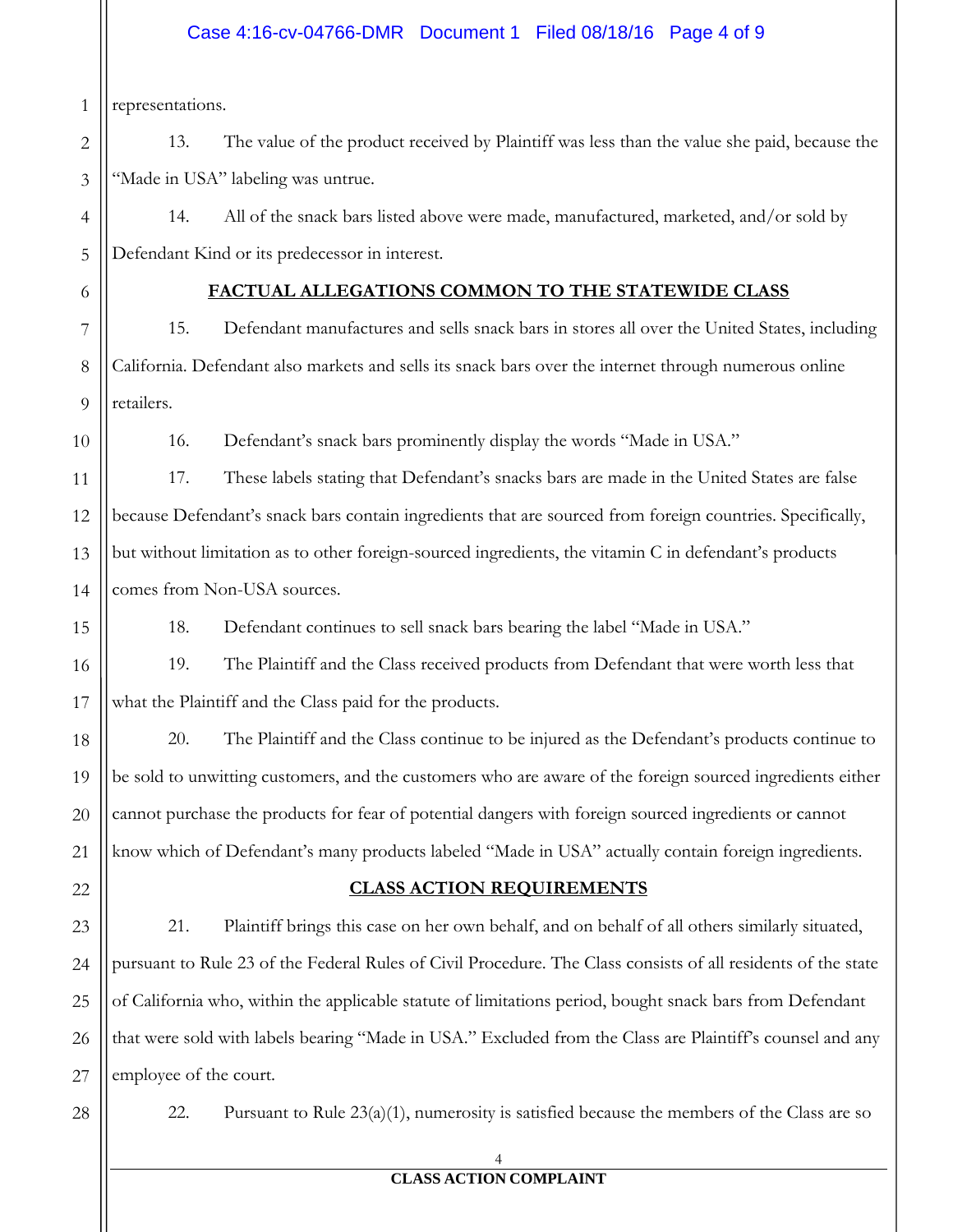### Case 4:16-cv-04766-DMR Document 1 Filed 08/18/16 Page 5 of 9

1 2 numerous and geographically dispersed that joinder of all Class members is impracticable. There are thousands of members of the Class located in the State of California.

- 3 4 23. Common questions of fact and law exist here, satisfying the requirement of Rule  $23(a)(2)$ , including but not limited to:
	- a. whether Defendant participated in or committed the wrongful conduct alleged herein;
		- b. whether Defendant's acts, transactions, or course of conduct constitute the violations of law alleged herein;
	- c. whether the members of the Class sustained and/or continue to sustain injury by reason of Defendant's conduct, and, if so, the proper measure and appropriate formula to be applied in determining restitution for such injury; and
		- d. whether the members of the Class are entitled to injunctive or other equitable or monetary relief.

24. Plaintiff's claims are typical of the claims of all other members of the Class and involve the same violations of law by Defendant as other Class members' claims. The product purchased by Plaintiff is substantially similar to other products of Defendant purchased by class members with the same "Made in USA" claim made on their label while containing foreign sourced ingredients. Plaintiffs and members of the Class also sustained injury arising out of Defendant's common course of conduct complained of herein. Accordingly, Plaintiff satisfies the "typicality" requirements of Fed. R. Civ. P. 23(a)(3) with respect to the Class.

25. Plaintiff will fairly and adequately protect the interests of the other members of the Class, and have no interests that are antagonistic to those of the Class, pursuant to Rule  $23(a)(4)$ . Plaintiff is interested in vigorously prosecuting claims on behalf of the Class, and Plaintiff has retained experienced and competent class action counsel to represent them and the Class.

26. Plaintiff seeks to certify a statewide class pursuant to Rule 23(b)(2) and 23(b)(3).

25 26 27 27. Pursuant to Rule 23(b)(2), Defendant has "acted or refused to act on grounds that apply generally to the class, so that final injunctive relief or corresponding declaratory relief is appropriate respecting the class as a whole."

28

5

6

7

8

9

10

11

12

13

14

15

16

17

18

19

20

21

22

23

24

28. Pursuant to Rule 23(b)(3), questions of law or fact common to class members predominate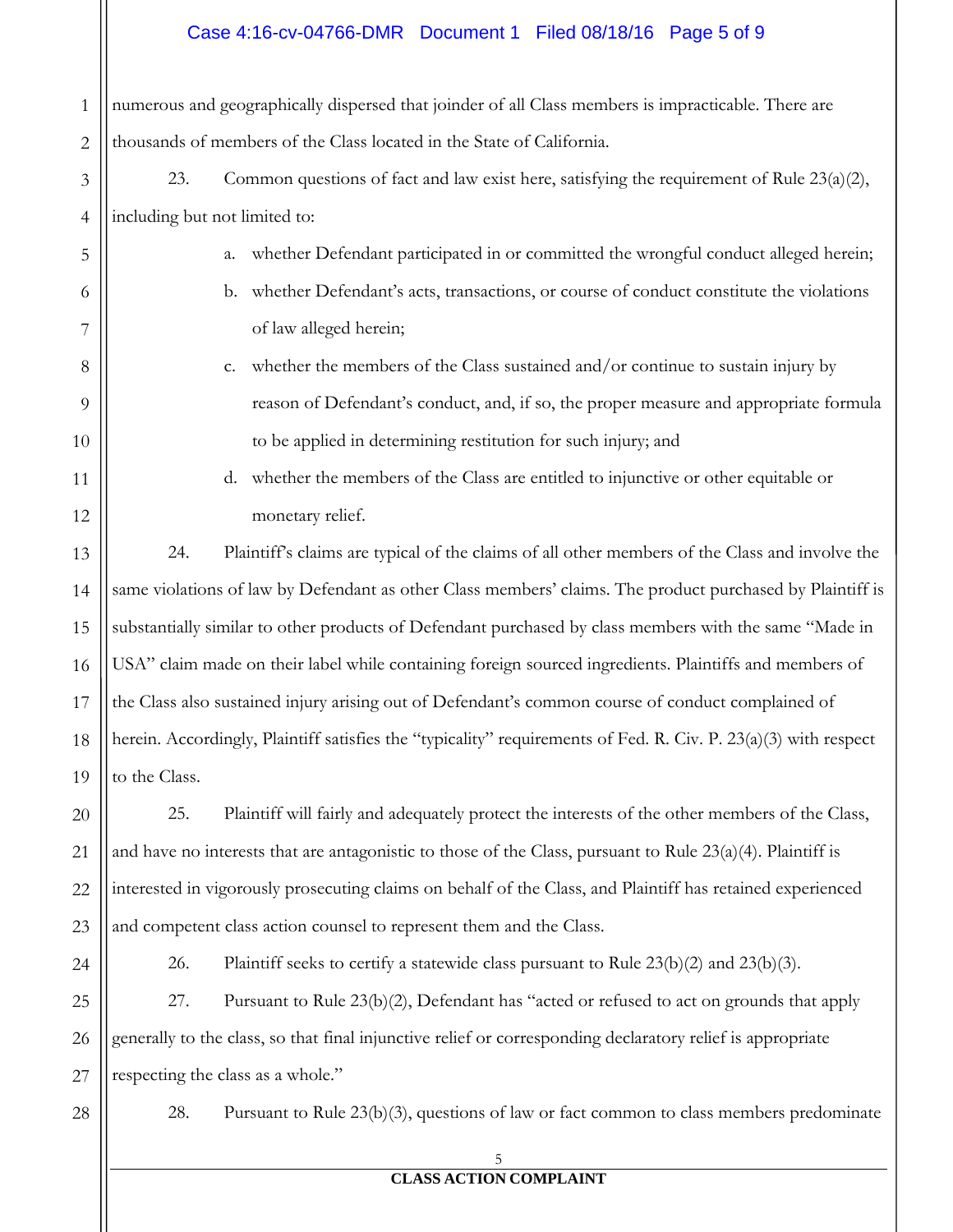### Case 4:16-cv-04766-DMR Document 1 Filed 08/18/16 Page 6 of 9

1 2 3 4 5 6 7 8 9 10 11 over any questions affecting only individual members, and a class action is superior to other available methods for fairly and efficiently adjudicating the controversy. Given the relatively small amount of damages suffered by each class member, it is unlikely that any of the class members are interested in individually controlling the prosecution or defense of separate actions. Plaintiff is not aware of any other litigation against Defendant asserting these claims, and doubts any other litigation outside of the class action device will be initiated against Defendant. It is desirable to hear all of these claims in one forum so that the class members can receive a full recovery, which they would not outside of a class action because of the relatively small amount of damages suffered by each class member, such that it would make no economic sense for individual class members to pursue individual claims in different forums. Plaintiff does not anticipate that there will be significant difficulties in managing this class action that are any more serious than other consumer class actions.

#### **CLAIMS FOR RELIEF**

#### **COUNT ONE – CALIFORNIA UNFAIR COMPETITION LAW**

29. All preceding paragraphs are incorporated by reference.

30. The foregoing fraudulent and unfair conduct violates the California Unfair Competition Law, codified at Business and Professions Code  $\mathcal{N}$  17200, et seq. ("UCL").

17 18 31. Among other provisions, the foregoing conduct violates Business & Professions Code § 17533.7 dealing with "Made in the U.S.A." product labeling.

19 20 32. The named Plaintiff and the Class suffered injury as a result of Defendant's violation of the law because they paid more for the product than its actual value.

21 22 33. As a result, Plaintiff is entitled to an injunction against continuing violations of the UCL and restitution of monies obtained.

23

24

12

13

14

15

16

#### **COUNT TWO – CALIFORNIA CONSUMERS LEGAL REMEDIES ACT**

34. All preceding paragraphs are incorporated by reference.

25 26 35. Pursuant to Cal. Civ. Code § 1780(d), Plaintiff is filing an affidavit of proper venue and attaching it to this complaint as Attachment 1.

27 28 36. The foregoing conduct by Defendant violates the Consumers Legal Remedies Act, codified at California Civil Code §§ 1750, et seq.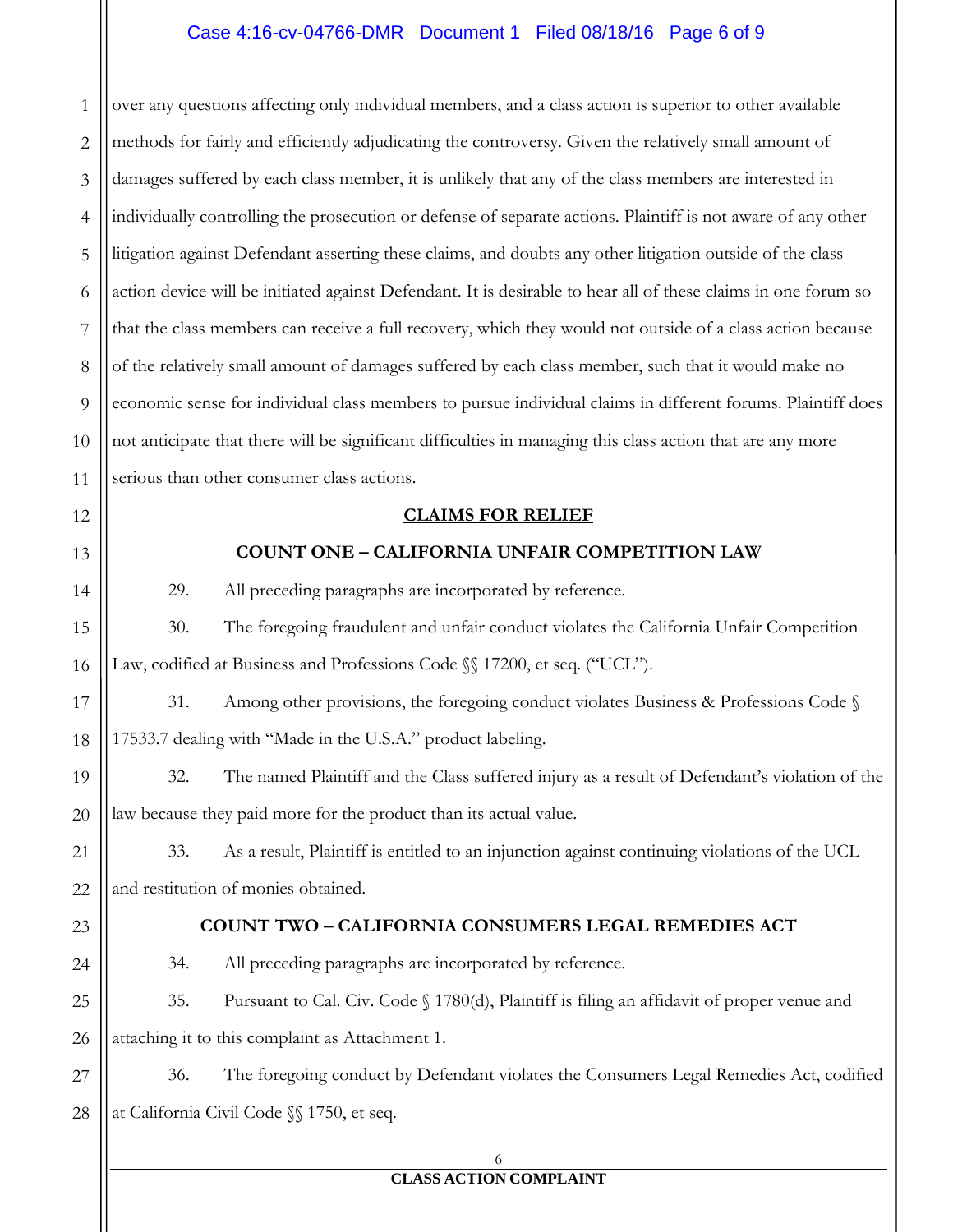## Case 4:16-cv-04766-DMR Document 1 Filed 08/18/16 Page 7 of 9

37. Defendant's snack bars are "goods" as defined in Civil Code Section 1761(a).

2 3 38. Plaintiff, and each of the Class members, is a "Consumer" as defined in Civil Code Section  $1761(d)$ .

39. Each of Plaintiff's and Class members' purchases of Defendant's products constituted a "transaction" as defined in Civil Code Section 1761(e).

40. Plaintiff and each class member suffered an injury in fact because they received a product from Defendant that had less value than they paid for it, due to the false labeling.

41. Defendant's violations of the Consumer's Legal Remedies Act set forth herein were done with awareness of the fact that the conduct alleged was wrongful and were motivated solely for increased profit. Defendant did these acts knowing the harm that would result to Plaintiff and similarly situated persons, and Defendant continues to commit these acts notwithstanding that knowledge.

1

4

5

6

7

8

9

10

11

12

13

14

15

16

17

21

24

# **COUNT THREE – RESTITUTION BASED ON QUASI-CONTRACT**

42. Plaintiff incorporates by reference all preceding paragraphs as if fully set forth herein. 43. Defendants' deceitful conduct in labeling its products as made in the use is unlawful because the statements contained on the labels are untrue. Defendants received money from Plaintiff and the class for products that were promised to be made in the USA, even though those products contained foreign-sourced ingredients.

18 19 20 44. Defendants have been unjustly enriched at the expense of Plaintiffs and the Class as a result of their unlawful activities alleged herein, thereby creating a quasi-contractual obligation for Defendant do restore these ill-gotten gains to Plaintiff and the Class.

22 23 45. As a direct and proximate result of Defendants' breach of its quasi-contractual obligation by unjustly enriching themselves at Plaintiff's and the Class's expense, Plaintiffs and the class are entitled to restitution or disgorgement in an amount to be proved at trial.

# **PRAYER FOR RELIEF**

25 26 27 Based on the foregoing, Plaintiff prays for the following relief: A. An order certifying this as a California statewide class action pursuant to Rule 23 of the Federal Rules of Civil Procedure;

28

B. An order appointing Plaintiff's counsel as Class Counsel to represent the interests of the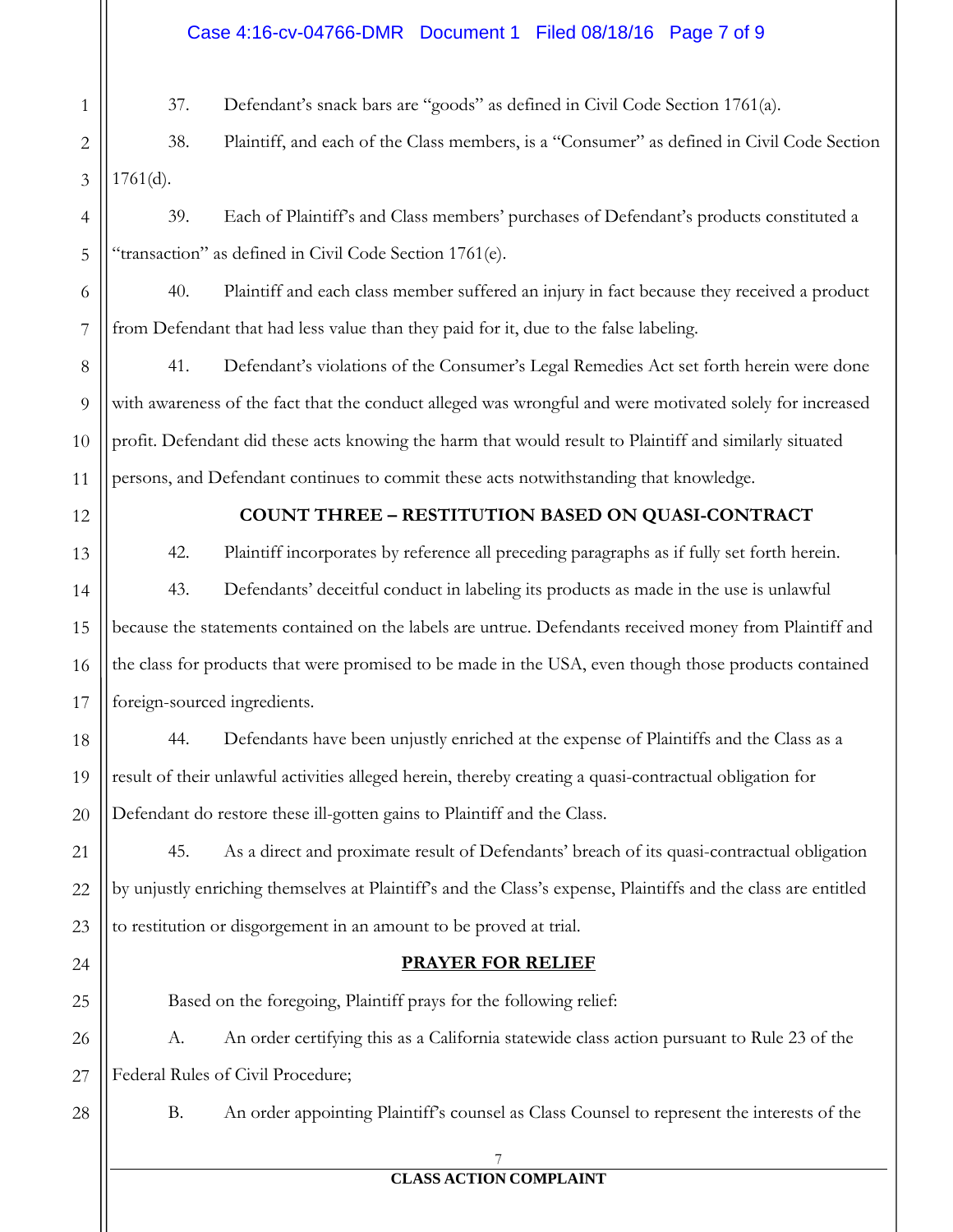# Case 4:16-cv-04766-DMR Document 1 Filed 08/18/16 Page 8 of 9

 Class;

| $2 \parallel$ |                        | After trial, an injunction ordering Defendant to stop its violations of California law as |
|---------------|------------------------|-------------------------------------------------------------------------------------------|
|               | $3$    alleged herein; |                                                                                           |

 D. An award of monetary relief for the Class in the amount by which Defendant has been unjustly enriched by its illegal conduct as alleged herein;

E. An award of costs, including reasonable attorneys' fees;

F. Pre and post judgment interest in the highest amount permitted by law; and

G. Such further or different relief as the Court may deem appropriate.

Dated: August 18, 2016 Respectfully submitted,

**RAINS LUCIA STERN, PC** 

/s/ *Eustace de Saint Phalle* 

 By: Eustace de Saint Phalle Attorneys for Plaintiff ADRIENNE FRASER